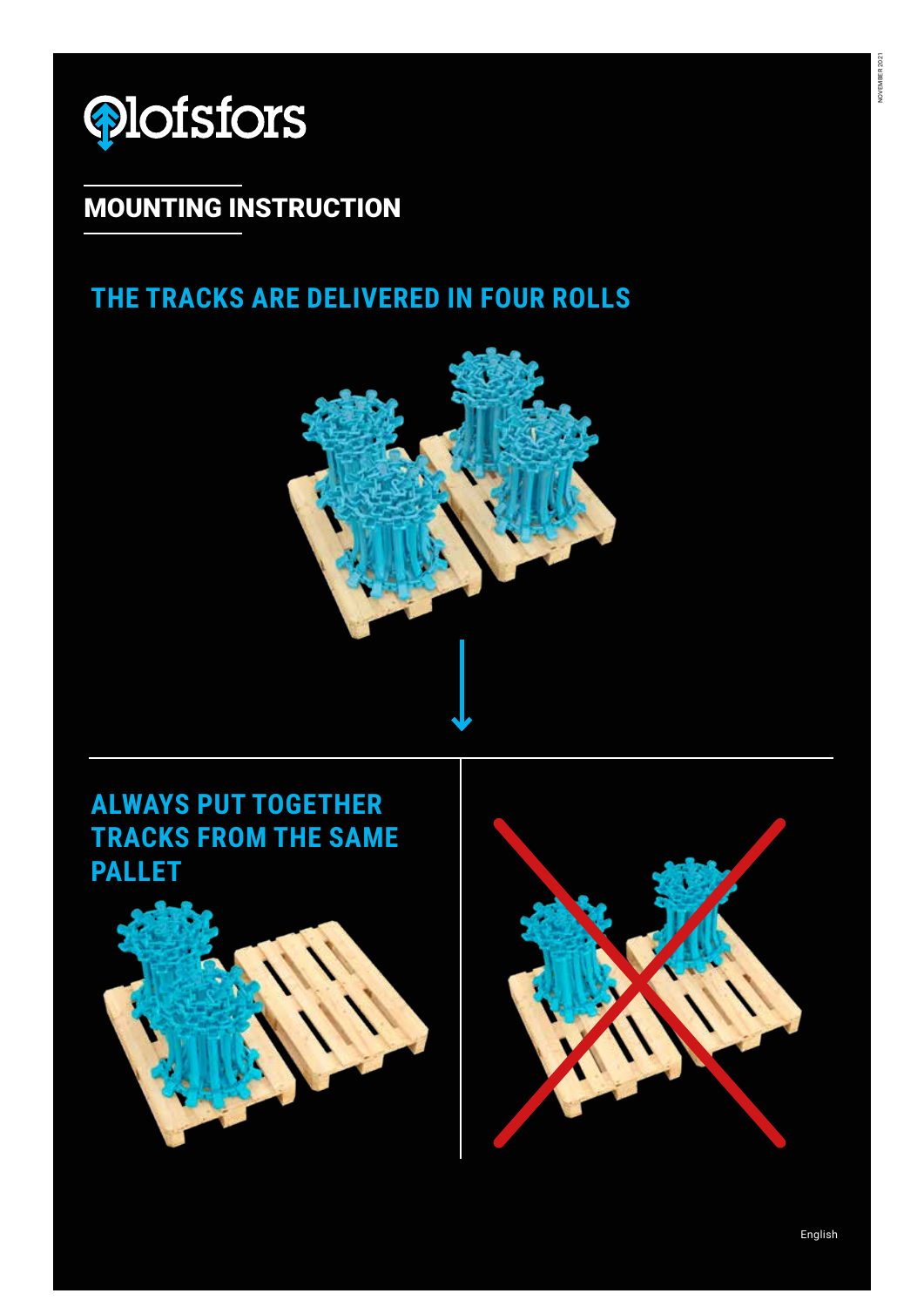

#### **NOTE! THE TOOLS ARE PURCHASED SEPARETLY!**



**084**

**TO: 52994 295-654000**



#### **MANUAL GEARED**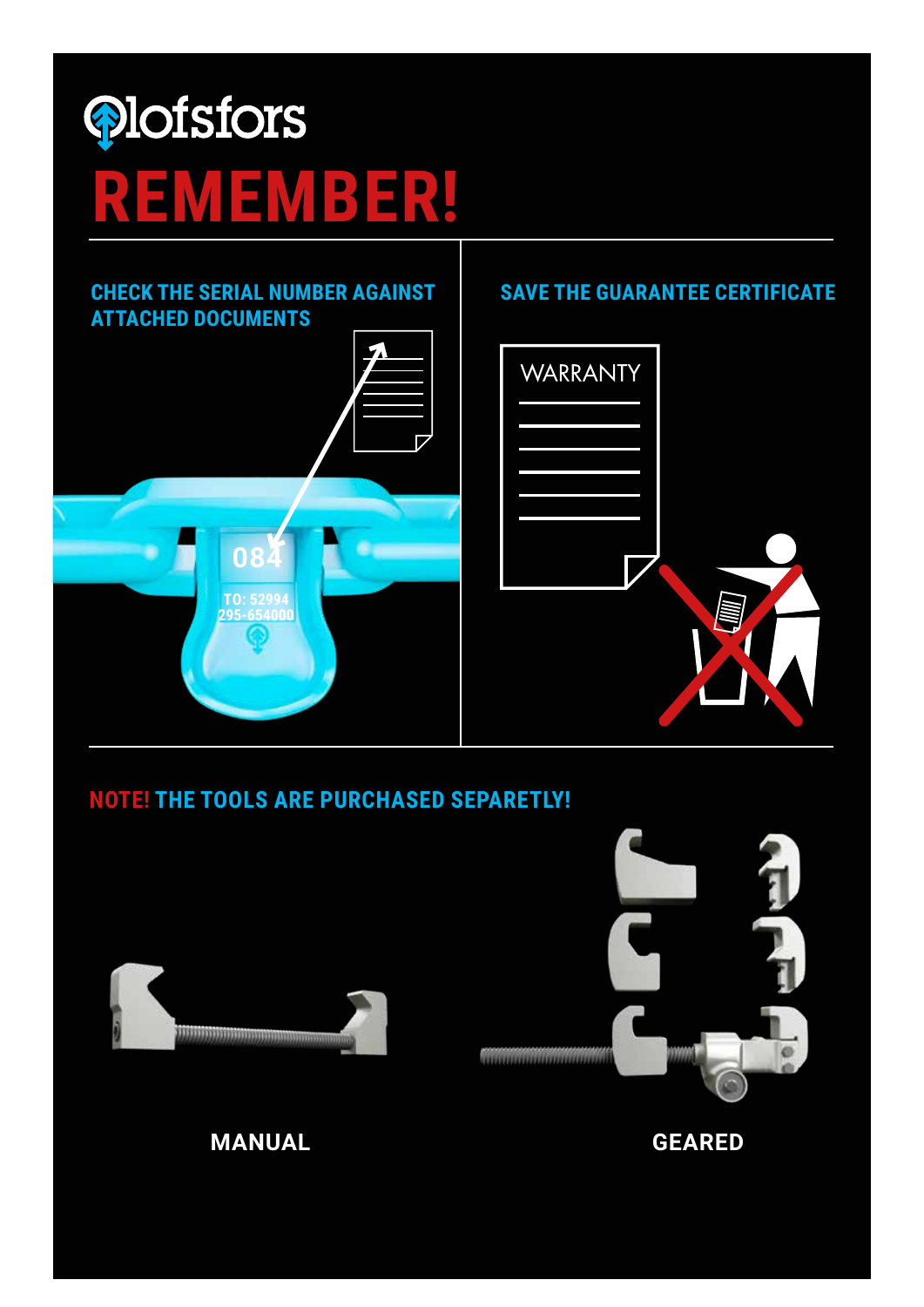

| Unroll the track sections and join them together with<br>large track locks. Drive the track on the bogie using<br>straps or chain.                                                                                                                                       |
|--------------------------------------------------------------------------------------------------------------------------------------------------------------------------------------------------------------------------------------------------------------------------|
| $\overline{2}$<br>Drive the track around until the ends are at one end<br>of the bogie.                                                                                                                                                                                  |
| 3<br>Unhook the strap or chain and mount the two<br>clamps from the outside into the link hooks.                                                                                                                                                                         |
| 4<br>Drive forward slowly until the clamps are<br>between the bogie wheels. NOTE: If the tires are<br>new, it helps if they are wet so the track can slide<br>easier. It may also be needed to help push up the<br>track from the short edge towards the top.            |
| 5<br>Mounting tool $-$ tensioner $-$ with screw.<br>(The picture shows a manual tensioner).                                                                                                                                                                              |
| 6<br>Mount the installation tool on the cross mem-<br>bers from below. Make sure that it is in the<br>middle. Then use a ratchet shaft screwing<br>together the stretcher with. Don't pull harder<br>than necessary. Pay attention so as not the<br>cross member turnes. |